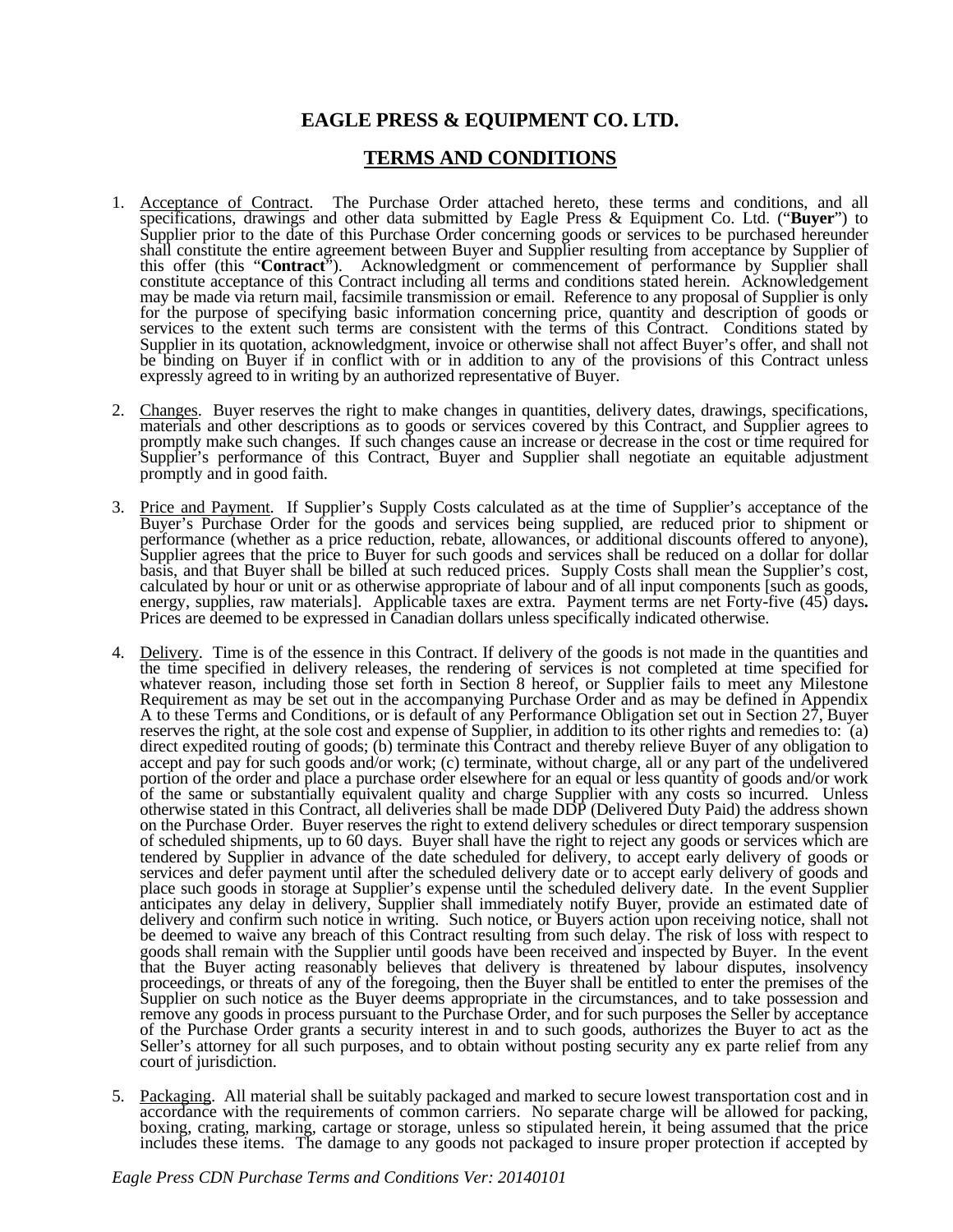Buyer will be charged to Supplier. Buyer's count will be considered as final and conclusive on all shipments.

- 6. Acceptance of Goods. Buyer's acknowledgement of receipt of goods shall not constitute acceptance of goods or acknowledgement of the quantity of goods shipped. Acceptance, as that term is defined in any law, shall occur only when Buyer, after a reasonable opportunity to inspect and test the goods, issues to Supplier a written notice of acceptance or incorporates the goods into a product produced by Buyer. This sole method of acceptance is intended to exclude all other methods of acceptance contemplated under any law. If as a result of sampling inspection any portion of a shipment of like goods is found to not be in conformity with this Contract, Buyer may reject and return the entire shipment without further inspection; or Buyer, at its option, may complete inspection of all goods in the shipment and then reject and return any or all non-conforming goods or accept them at a reduced price. Buyer's acceptance of any non-conforming goods shall not constitute a waiver of any requirements under this Contract for goods subsequently delivered hereunder. Any rejected goods shall be returned at Supplier's expense.
- 7. Force Majeure. Neither Buyer nor Supplier shall be liable for delays or defaults due to causes beyond its control and without its fault or negligence, such as, by way of example and not by way of limitation, acts of God, actions by any governmental authority, fires, floods, natural disasters and war, provided that written notice of such delay including the anticipated duration of the delay be given to the non-delaying party immediately and that the delaying party use reasonable efforts to prevent, work around or compensate for or otherwise minimize the effects of such delay or inability to perform. Buyer at its option may acquire possession of all finished goods, work in progress and parts and materials produces or acquired for the work under a Purchase Order, and Supplier will deliver such articles to such location as directed by Buyer. During the period of delay and a reasonable period thereafter, Buyer, at its option, may purchase goods from other sources and reduce its schedules to Supplier, without liability to Supplier, or have Supplier provide the goods from other sources in quantities and at times request by Buyer, at the price set forth in this Contract. Notwithstanding the foregoing, financial circumstances of any party shall not constitute a Force Majeure condition or event.
- 8. Notice of Labour Disputes. Whenever Supplier has knowledge that an actual or potential labour dispute is delaying or threatens to delay its timely performance under this purchase order, Supplier shall immediately give written notice thereof to Buyer. Such notice shall not be deemed to waive any breach of this Contract resulting from such delay.
- 9. Warranty. Supplier acknowledges that Supplier knows of Buyer's intended use and expressly warrants that all goods and/or work ordered according to drawings, plans, specifications or samples furnished or approved by Buyer will conform thereto and will be MERCHANTABLE AND FIT AND SUFFICIENT FOR THE PURPOSE ORDERED AND WILL BE FREE FROM DEFECT IN MATERIAL AND WORKMANSHIP. All warranties shall extend to the benefit of the Buyer, its shareholders, officers, directors, agents, servants, employees, and customers and to users of its products and each of their respective affiliates, successors, assigns ("**Warranty Parties**") and shall be construed as conditions as well as warranties and shall not be deemed to be exclusive. The warranty period shall be 1 year from the date of final delivery and acceptance of goods and services pursuant to the Purchase Order, except that if Buyer offers a longer warranty to its customers for goods or components or work incorporated into Buyer's products, such longer period shall apply.
- 10. Warranty Claims. If any good delivered hereunder is found not to meet the warranty under Section 9, upon notice thereof, Buyer or other Warranty Party shall notify Supplier in writing within a reasonable period. In such case, Supplier shall, at no charge, supply a replacement good meeting the warranty requirements of Section 9, to such destination, at such time and in such manner as designated by Buyer or other Warranty Party, and Supplier shall be liable to Buyer or other Warranty Party for costs incurred by Buyer or other Warranty Party as a result of such breach of warranty, including, without limitation, costs relating to repair or replacement of defective goods.
- 11. Proprietary Rights. All technical information, including, without limitation, designs, blueprints, specifications, engineering data for production, product know-how and any other information which is supplied to Supplier by Buyer in the course of performance of this Contract shall, unless otherwise agreed by Buyer in writing, be maintained in confidence by Supplier and Supplier shall not use such information except in the performance of this Contract. Supplier, including its agents, employees, representatives and subcontractors, shall exercise extreme caution to prevent disclosure of such information to third parties. Additionally, Supplier agrees to assign to the Buyer and not otherwise to make use of any invention, improvement or discovery (whether or not patentable) conceived or reduced to practice in the performance of this Contract by any employee of the Supplier or other person working under Supplier's direction and such assignment shall be considered as additional consideration for the making of this Contract. Upon completion of performance of this Contract the Supplier shall deliver to the Buyer any and all information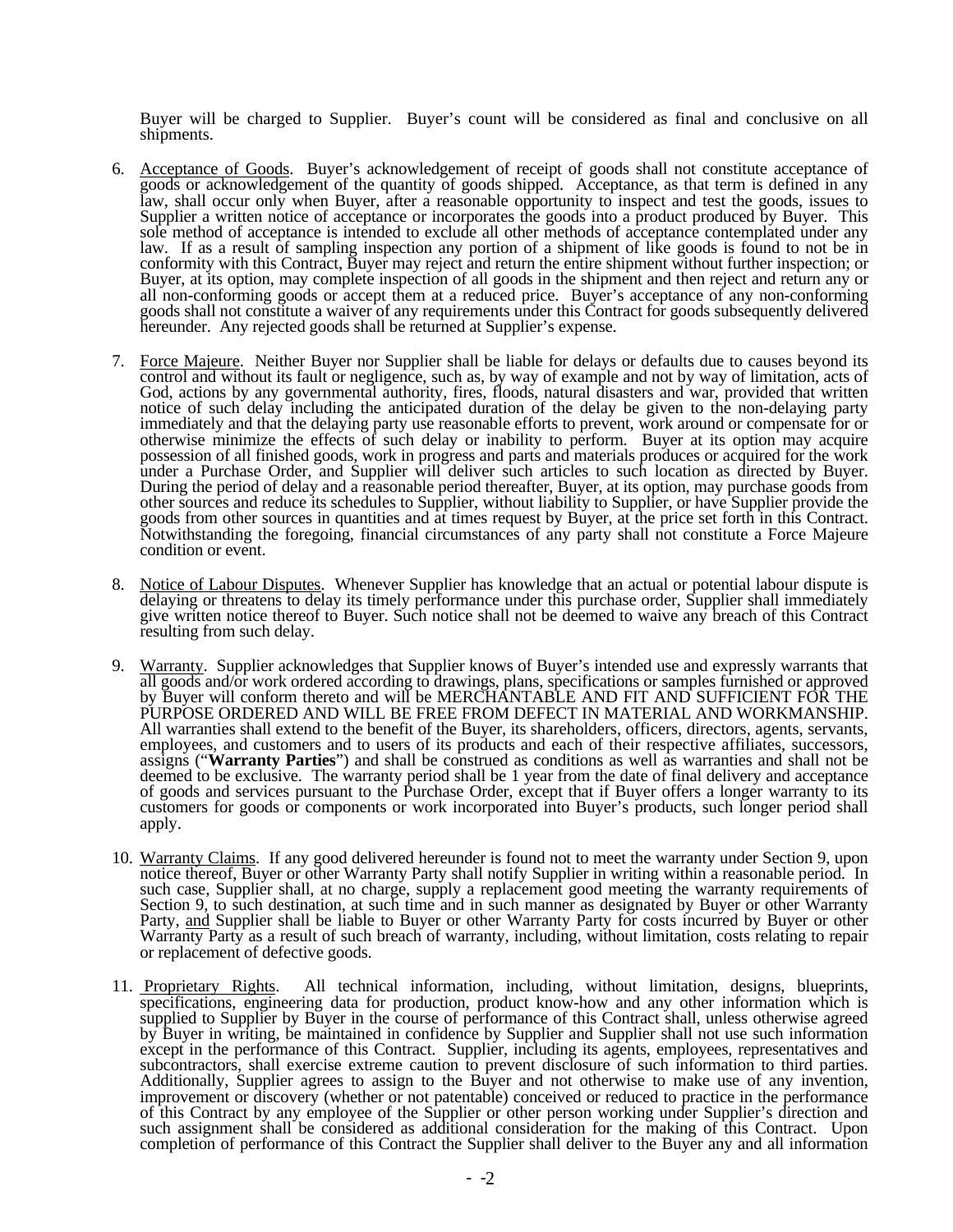relating to such invention, improvement or discovery and shall cause employees or others subject to Supplier's instruction to sign, as appropriate, all documents necessary or convenient to enable the Buyer to file application for patents throughout the world and to obtain title thereto. All such information shall be returned to Buyer upon request. The obligations of this Section 11 shall survive termination of this Contract.

- 12. Indemnification. Supplier shall defend, indemnify and hold harmless Buyer, its shareholders, officers, directors, agents, servants, employees, customers and to users of its products and each of their respective affiliates, successors, assigns ("**Indemnified Parties**") from any losses, claims, damages or expenses, including reasonable attorneys' fees, arising or alleged to arise from: (a) the infringement of any valid Canadian, U.S. or foreign patent, trademark or copyright due to the use of any of the goods delivered hereunder; (b) any asserted deficiencies or defects in the goods; (c) Supplier's failure to adequately mark the goods or packaging with any warnings or other notices required by any federal, provincial or local law, or administrative rule or regulation; (d) the breach of any terms or conditions stated herein; or (e) any act or omission of Supplier; irrespective of whether such loss, claim, damage or expense is caused, or alleged to be caused, in whole or in part by the joint, several, comparative, but not sole, negligence, breach of Contract or warranty, or any other breach of duty by Buyer, or whether such claim, damage, or expense is asserted under a strict or other product liability theory or any other legal theory. Supplier's obligations pursuant to this Section 12 shall survive termination of this Contract.
- 13. Insurance and Safety Policy Form. If this Contract covers the performance of labour for Buyer, Supplier agrees to defend, indemnify and hold harmless Indemnified Parties against all liability, claims or demands for injuries or damages to any person or property arising out of performance of this Contract. If this Contract includes a sale of goods manufactured in whole or in part to Supplier's designs or specifications, Supplier agrees to provide Buyer with a current certificate of product liability insurance and a vendor's endorsement naming Buyer as an additional insured on Supplier's policy.
- 14. Termination for Cause. Buyer, at its option, may terminate this Contract without any obligation to Supplier, upon (a) the filing of a voluntary or involuntary petition under any bankruptcy or insolvency law or a petition for the appointment of a receiver, or an assignment for the benefit of creditors; (b) the occurrence of any act or omission by Supplier that constitutes a material breach, including without limitation breach of warranty, of this Contract and the failure by Supplier to remedy such breach within 10 days after written notice of breach is given to Supplier; (c) the failure by Supplier to perform services or deliver goods as specified by Buyer; (d) the failure by Supplier to make progress so as to endanger timely and proper completion of services or delivery of goods if Supplier does not correct such failure or breach within 10 days (or shorter period if commercially reasonable); or (e) the dissolution of Supplier. Upon termination of this Contract pursuant to the foregoing sentence, Supplier shall, at Supplier's expense, promptly return to Buyer all drawings, specifications or other technical information pertaining to this Contract. Termination of this Contract shall not affect any liabilities which have arisen prior to termination or may arise after termination based on a transaction made prior to termination, nor any obligations which are, from the context hereof, intended to survive termination of this Contract.
- 15. Termination at Will. In addition to the foregoing, Buyer may at its option terminate all or part of this order, at any time, for any reason, by giving written notice to Supplier. Upon receipt of the notice of termination Supplier will promptly terminate all work under this purchase order. Buyer's obligation to Supplier under this section shall be the following amounts without duplication: (a) the order price for all goods or services under this order which have been completed in accordance with this order and not previously paid for; and (b) the actual cost of work-in-process and raw materials incurred by Supplier in furnishing the goods or services under this order, less, the reasonable value or cost (whichever is higher) of any goods or materials used or sold by Supplier with Buyer's written consent, and the cost of any damaged or destroyed goods or material. Buyer will make no payments for finished goods, work-inprocess or raw materials, fabricated or procured by Supplier in amounts in excess of those authorized in any delivery releases issued pursuant to the Purchase Order, nor for any undelivered goods which are in Supplier's standard stock or which are readily marketable. Except as provided in this paragraph, Buyer shall not be liable for and shall not be required to make payments to Supplier, directly or on account of claims by Supplier's subcontractors, for loss of anticipated profit, unabsorbed overhead, interest of claims, product development and engineering costs, facilities and equipment rearrangements costs or rental, unamortized depreciation costs, and general and administrative burden charged form termination of this order.
- 16. Labour and Material. Unless otherwise specified in this Contract, all labour, materials, equipment, machinery, parts, tooling and other items required for Supplier's performance of this Contract shall be provided and maintained by Supplier at its expense. If this order calls for work to be performed by Supplier, all work performed and all materials used in connection therewith shall be at the risk and expense of and shall be replaced by Supplier in the event of any damage or destruction thereof prior to delivery to and